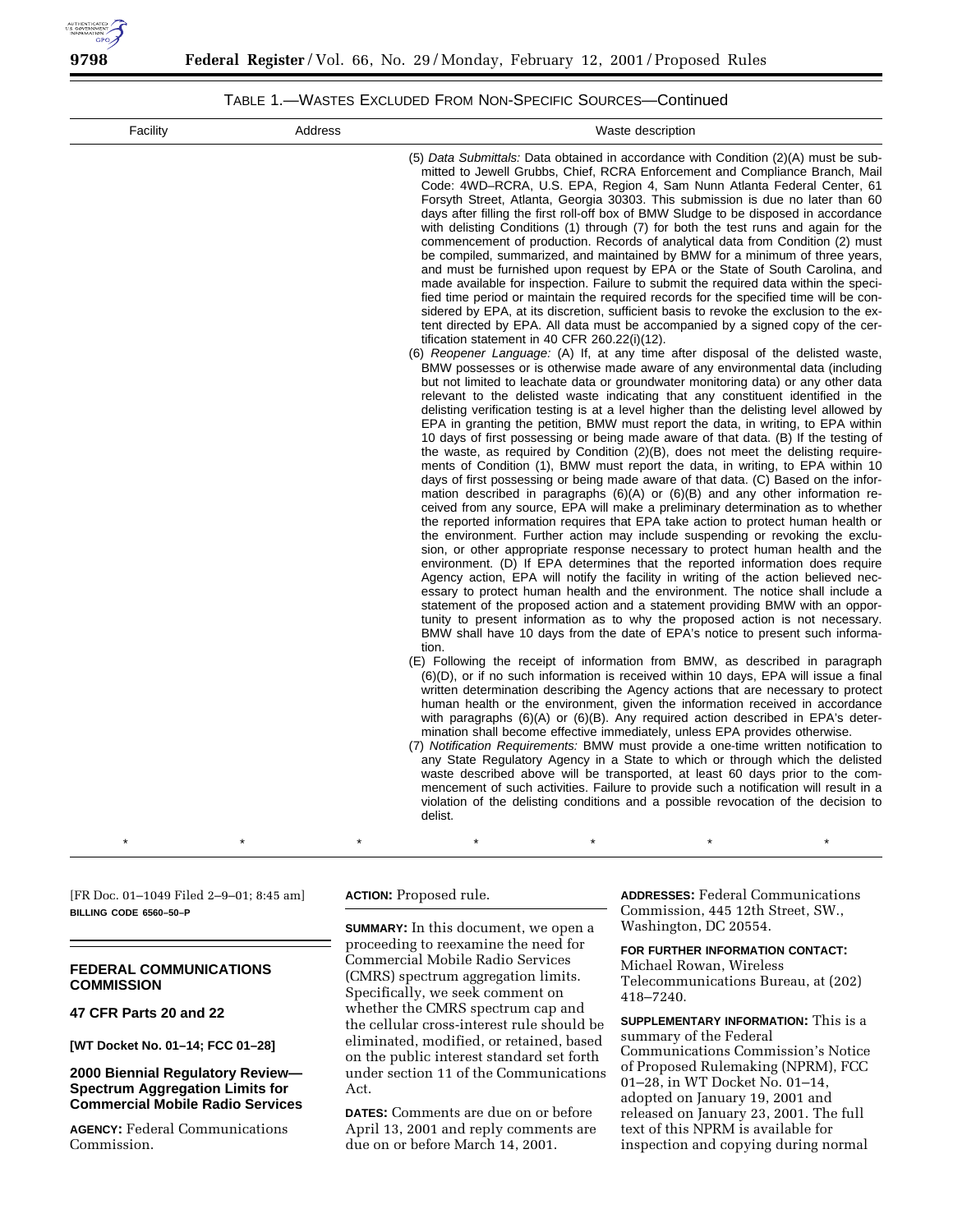business hours in the FCC Reference Center, Room CY–A257, 445 12th Street, SW., Washington, DC 20554. The complete text may be purchased from the Commission's copy contractor, International Transcription Service, Inc., 1231 20th Street, NW., Washington, DC 20037. The full text may also be downloaded at: *http:// www.fcc.gov.* Alternative formats are available to persons with disabilities by contacting Martha Contee at (202) 418– 0260 or TTY (202) 418–2555.

# **Synopsis of Notice of Proposed Rulemaking**

## **I. Introduction**

1. In this Notice of Proposed Rulemaking (NPRM), we begin our reexamination of the need for Commercial Mobile Radio Services (CMRS) spectrum aggregation limits as part of our 2000 biennial regulatory review of the Commission's telecommunications regulations. Specifically, we are initiating our second comprehensive review of the two regulations that currently limit the aggregation of broadband CMRS spectrum: The CMRS spectrum cap and the cellular cross-interest rule. Pursuant to the mandate of section 11 of the Communications Act of 1934, as amended (Communications Act), 47 U.S.C. 161, we seek comment on whether competitive or other developments in CMRS markets warrant elimination or modification of one or both of these regulations.

## **II. Background**

## *A. CMRS Spectrum Cap*

2. The CMRS spectrum cap rule reads: ''No licensee in the broadband PCS, cellular, or SMR services (including all parties under common control) regulated as CMRS \* \* \* shall have an attributable interest in a total of more than 45 MHz of licensed broadband PCS, cellular and SMR spectrum regulated as CMRS with significant overlap in any geographic area, except that in Rural Service Areas (RSAs), \* \* \* no licensee shall have an attributable interest in a total of more than 55 MHz of licensed broadband PCS, cellular, and SMR spectrum regulated as CMRS with significant overlap in any RSA.'' 47 CFR 20.6(a). No more than 10 MHz is attributed to an entity when calculating Specialized Mobile Radio (SMR) spectrum under the cap.

3. Section 20.6(d) of the Commission's rules provides generally that ownership interests of 20 percent or more are deemed attributable. Once all the applicable CMRS spectrum attributable

to a given entity is identified, one then determines whether the attributable CMRS spectrum serves markets having a ''significant overlap.'' 47 CFR 20.6(a), (c). When a situation involves both a PCS license and a cellular or SMR license, a significant overlap exists when 10 percent or more of the population of the designated PCS licensed service area is within the cellular geographic service area (CGSA) or SMR service area(s) in question. Where only PCS licenses are involved, however, this analysis does not apply, and any overlap between BTA-licensed and MTA-licensed spectrum is considered significant.

4. In our *First Biennial Review Order,* issued in September 1999 as part of the 1998 biennial review, we decided substantially to retain the CMRS spectrum cap (and the cellular crossinterest rule), with targeted modifications to reflect circumstances in rural areas and to permit passive institutional investors to acquire greater non-attributable interests in CMRS carriers. *See* 1998 Biennial Regulatory Review, Spectrum Aggregation Limits for Wireless Telecommunications Carriers, WT Docket No. 98–205, *Report and Order,* 15 FCC Rcd 9219, 9249 paragraph 66 (1999) (*First Biennial Review Order*). We reaffirmed the 45 MHz limit as striking the proper balance (in non-rural areas) in providing carriers with sufficient spectrum until we could allocate additional amounts suitable for the provision of CMRS, while helping assuage the competitive consequences of the spectrum-related barriers to entry in today's CMRS markets. We concluded that a 55 MHz spectrum ceiling in RSAs recognizes the reality that higher concentration through efficiency-enhancing partnering and other arrangements is likely or inevitable in rural areas.

### *B. Cellular Cross-Interest Rule*

5. To the extent licensees on different channel blocks have any degree of overlap between their respective CGSAs, § 22.942 of the Commission's rules prohibits any entity from having a direct or indirect ownership interest of more than 5 percent in one such licensee when it has an attributable interest in the other licensee. An attributable interest is defined generally to include an ownership interest of 20 percent or more, as well as any controlling interest. Under the rule, however, an entity may have noncontrolling and otherwise nonattributable direct or indirect ownership interests of less than 20 percent in licensees for different channel blocks in overlapping CGSAs.

6. As part of our 1998 biennial review of the cellular cross-interest rule, we determined that the restriction continued to be necessary to protect against substantial anticompetitive threats from common ownership between the two cellular carriers in any given geographic area. However, because competition from other services had increased on the whole since the rule's inception in 1991, we altered what had been a near absolute bar against cross-ownership by relaxing application of the rule's attribution standards to the current limits under § 22.942.

## **III. Discussion**

## *A. Section 11 Review of CMRS Spectrum Aggregation Limits*

7. In passing the Telecommunications Act of 1996 to significantly amend the Communications Act, Congress anticipated that, as competition developed, market forces would reduce the need for regulation. Specifically, in adopting section 11 of the Communications Act, Congress required the Commission, every two years, to review all regulations that apply to ''the operations or activities of any provider of telecommunications service'' and to ''determine whether any such regulation is no longer necessary in the public interest as the result of meaningful economic competition between providers of such service.'' 47 U.S.C.  $161(a)(1)$ ,  $(2)$ . If we determine that, as the result of competition in CMRS markets, certain regulations applicable to CMRS providers are no longer necessary in the public interest, then we ''shall repeal or modify'' those regulations per Congress'' mandate. 47 U.S.C. 161(b).

8. To determine whether the CMRS spectrum cap and the cellular crossinterest rule are no longer necessary in the public interest as the result of meaningful economic competition, we are here soliciting detailed comments from wireless telecommunications carriers, consumers of their services, and other interested parties on whether we should retain, repeal or modify these limits under the standards of section 11 of the Communications Act. Under section 11, our fundamental inquiry is whether, as a result of meaningful economic competition among providers of telecommunications services, spectrum aggregation limits are no longer necessary in the public interest, *e.g.,* to prevent harmful concentration of spectrum ownership or to ensure meaningful opportunities for broadband CMRS market entry. In order to make this determination, we seek comment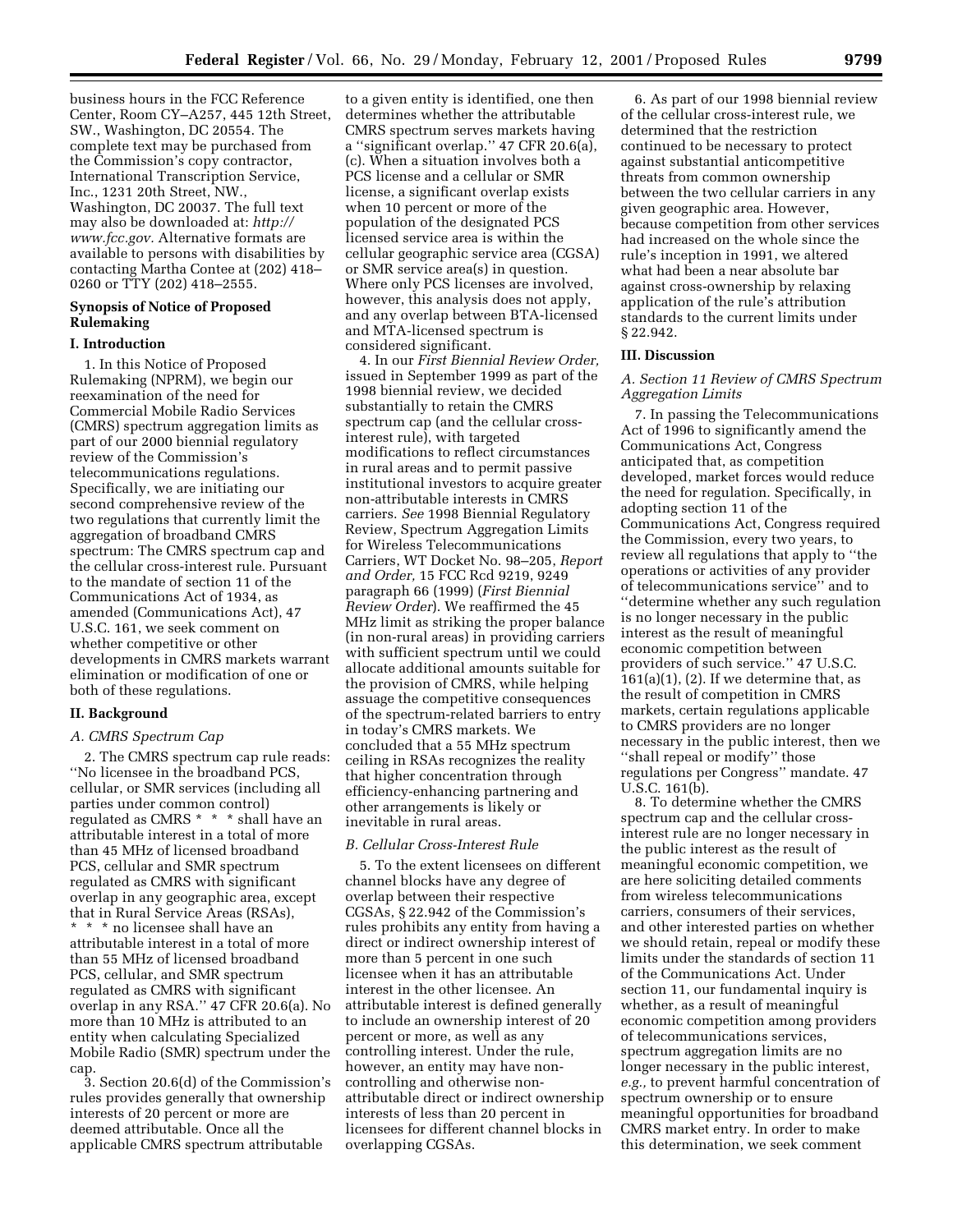regarding what providers of ''telecommunications service'' fall within the purview of our section 11 analysis of our spectrum aggregation policies. What constitutes ''meaningful economic competition'' under section 11, and to what degree have the relevant competitive conditions changed since our 1998 biennial review of these rules? If meaningful competition between providers of telecommunications services now exists, have spectrum aggregation limits served their purpose and are they no longer in the public interest? Or, are there public interest reasons to retain spectrum aggregation limits notwithstanding the development of meaningful economic competition? We ask commenters to consider generally the relation between ''public interest'' and ''meaningful economic competition'' under section 11's terms. We note that we are incorporating by reference all comments on the spectrum cap that we received in our *2000 Staff Report* proceeding. *See* In the Matter of the 2000 Biennial Regulatory Review, CC Docket No. 00–175, *Report,* FCC 00– 456 (rel. Jan. 17, 2001) (*2000 Staff Report*).

### *B. Reexamination and Public Interest Determination*

9. In this review under section 11, we seek public comment and input, including the submission of specific market data and studies, to assist our public interest determination of whether the CMRS spectrum aggregation rules are no longer necessary in the public interest and, if they are necessary, whether our existing spectrum limits should be modified.

### 1. Development of Meaningful Economic Competition

10. Since we last reviewed spectrum aggregation limits in September 1999, CMRS markets have continued to grow in size, range of service offerings, and the pace of technological advances. In our *Fifth Annual CMRS Competition Report*, released in August 2000, we described considerable evidence that the mobile telephony market has experienced strong growth and competitive development. *See* Implementation of Section 6002(b) of the Omnibus Budget Reconciliation Act of 1993; Annual Report and Analysis of Competitive Market Conditions With Respect to Commercial Mobile Services, *Fifth Report,* FCC 00–289 (rel. Aug. 18, 2000) (*Fifth Annual CMRS Competition Report*). For example, we reported that non-cellular carriers had for the first time attracted a majority of the industry's total new subscribers. As a result, cellular licensees' market share

of mobile telephone subscribers nationwide had dropped from 86 percent at the end of 1998 to approximately 75 percent at the end of 1999. Concurrent with, and we believe largely as the result of, the continued growth of competition in the mobile telephony market, consumers have benefited from declining prices, rapidly expanding coverage areas, new service packages, and technological innovation.

11. In light of these developments in competition, we now seek comment on whether these regulations continue to serve the public interest by promoting or protecting competition in CMRS services. Will our spectrum aggregation limits continue to contribute to the rise of competition and resulting benefits to consumers, as we have found in the past, or are they no longer necessary? We seek comment regarding the correlation between the number of competitors maintained by current spectrum aggregation limits and the growth and maintenance of competition that has produced the benefits to consumers that we have observed.

12. We seek comment on whether competitive developments since 1999 have obviated the need for limits such as the spectrum cap to prevent potentially harmful reconsolidation. How valuable a role do spectrum limits play in preventing potentially harmful concentration versus allowing consolidations that benefit the public interest? In this regard, we note that spectrum aggregation limits do not appear to have prevented the consolidation of carriers into nationwide networks with the resulting beneficial service options for consumers.

13. We ask for comment on the various economic relationships on which our spectrum cap policy is based. How do recent developments affect our concern that limits were necessary in order to ensure a minimum number of competitors in any given geographic area? Should the relevant measures of market capacity (*e.g.,* assigned spectrum, subscriber shares, *etc.*) be weighted differently than in the past? What role should we continue to afford HHI calculations or similar measures of concentration of ownership or control, and what inputs should we use in calculating HHI? Should we continue to apply the cap to all broadband PCS, cellular, and SMR spectrum regulated as CMRS, regardless of the use to which the spectrum currently is dedicated; or, should we limit application of the cap to CMRS spectrum used for mobile voice service? If we were to limit the cap to mobile voice services only, how would we further and clearly define the

included and excluded product markets? Also in the increasingly converging marketplace, are these product markets truly segregable? Moreover, how would such a policy affect the spectrum cap's goal to guard against excessive accumulation of CMRS spectrum? Also, how should we define the relevant geographic market, especially in light of the trend toward nationwide footprints and affiliations? Commenters should specifically address whether today's CMRS markets will enable new entrants—both existing carriers seeking to expand their footprints and firms, including small businesses, seeking to enter the market *ab initio*—to have access to the limited spectrum that is practically available today for mobile telephone services.

14. We also seek comment on the implications for our spectrum aggregation limits of our authority under section 310(d) of the Communications Act to determine that a particular consolidation is not in the public interest. If we were to eliminate or relax the spectrum cap, could we, or should we, adopt new standards or methodologies such as a processing threshold that if a proposed transaction would cause an applicant to exceed 45 MHz of covered spectrum (or some other threshold amount), it must provide an additional public interest showing meeting certain criteria (*e.g.,* HHI and/or other economic data demonstrating concentration of market)? Alternatively, would it be preferable to establish a threshold based on the number of competitors providing CMRS (or CMRS mobile voice telephony) in a geographic market? Commenters should consider the impact of any standards that will increase time and expense for small businesses, which often may not have the requisite resources for case-bycase reviews. To the extent that we decide to eliminate the spectrum cap and rely on the section 310(d) review process, we note that attribution and ownership issues could also arise outside that process if licensees are permitted to lease spectrum usage rights without prior section 310(d) approval.

15. We seek comment on the implications of other agencies' enforcement of antitrust laws for our spectrum aggregation limits and our public interest review required by section 310(d). Can we, and should we, defer to the Department of Justice (DOJ) in cases where it has entered into consent decrees with merging CMRS carriers to prevent competitive harm, and if so, what form should such deference take? For example, can we, and should we, adopt an approach such that all transfers resulting in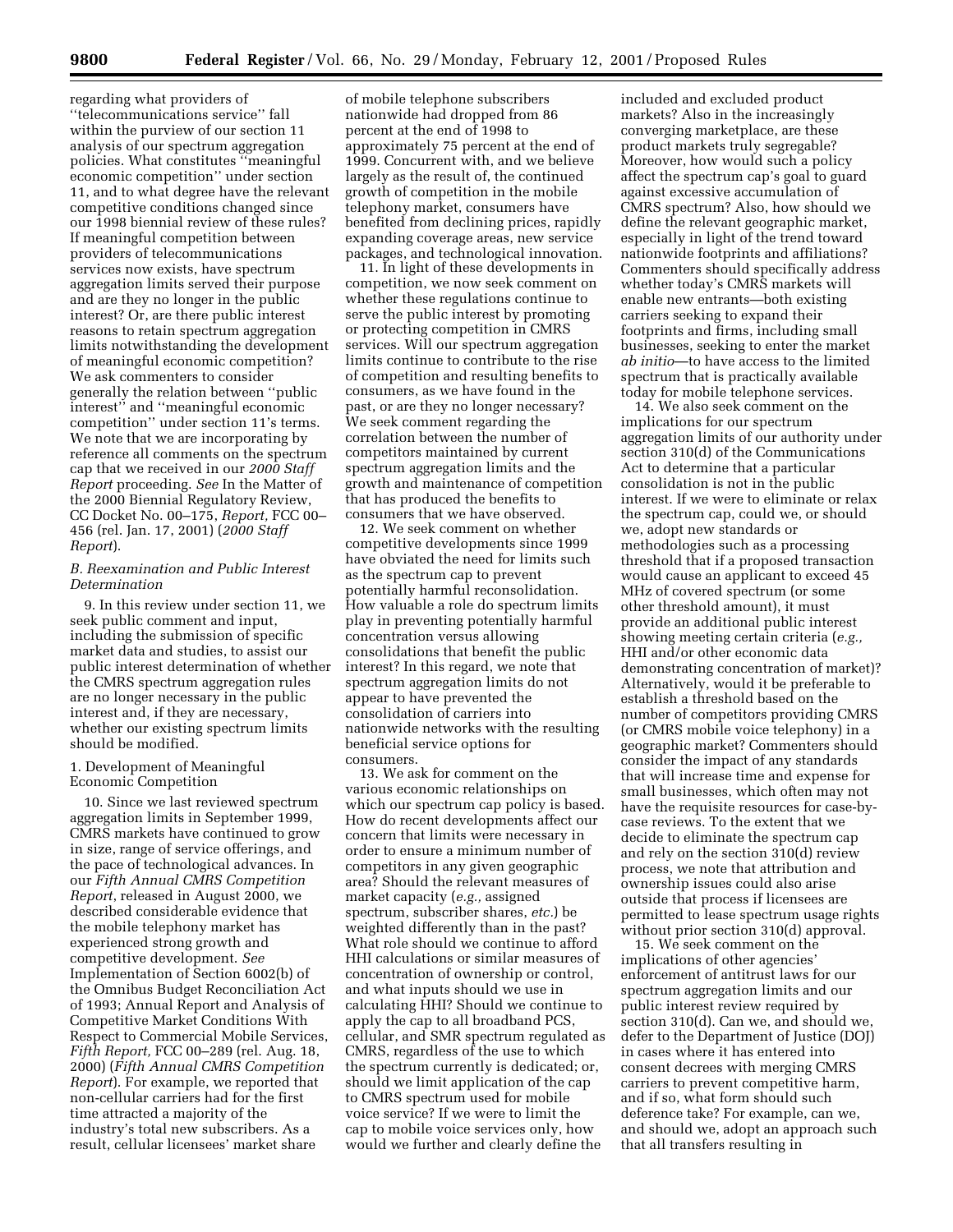consolidation of spectrum below a spectrum threshold should be exempt from section 310(d) competitive analysis? Can we, and should we, eschew an independent review of the competitive implications of license transfers that are part of mergers that are subject to some specified level of DOJ review, and, if so, how should we define that level? What would be the legal and policy implications of adopting these or any alternative approaches? Do spectrum aggregation limits continue to promote other public interest goals that stress policies such as the beneficial role of market entry?

16. If we conclude that spectrum aggregation limits remain necessary at this time, we ask commenters to address whether subsequent competitive developments could obviate the need for such limits and thereby enable us to sunset these regulations. If commenters believe that a sunset provision is appropriate, we seek further comment on whether it should be tied to a specific date in the future, and how best to predict the timing of the competitive developments on which it would be based. Alternatively, we seek comment on whether a sunset should be based on the development of specified competitive conditions or other criteria, in some or all markets, regardless of when they occur.

17. We ask for comment on the potential harms or benefits of adopting limits other than the current 45/55 MHz spectrum cap thresholds. For example, assuming consolidation between broadband PCS and cellular operators, a 55 MHz cap would still ensure at least four broadband competitors under the 180 MHz of covered spectrum. However, under such a limit, it is possible that one competitor could have significantly less spectrum than the other three under current allocations. Under increased thresholds, which combinations would harm or benefit consumers?

18. We also seek comment on whether we should repeal the cellular crossinterest rule. The distinctions between cellular and PCS services appear to have decreased since our 1998 biennial review. On the other hand, most broadband PCS operators are still deploying their networks and do not yet provide facilities-based coverage comparable to the current combined nationwide cellular footprint. We therefore seek comment on whether the need for a separate cellular crossinterest rule has lessened, or whether the cellular sector may still have the potential to undermine the level of CMRS competition we have seen so far. Can we continue to make distinctions

and compare competitive differences between ''cellular carriers'' and their competitors, e.g., "PCS carriers"? We ask commenters to provide empirical evidence and/or studies on the relative competitive and buildout status of cellular, SMR, and broadband PCS carriers on a market-by-market as well as comprehensive basis.

19. We also seek comment on whether the cellular cross-interest rule may still be necessary to prevent cellular carriers from merging in rural and/or certain other markets where there is limited or no competition from other CMRS providers. Could the purpose of the cross-interest rule still be served by its application in these circumstances?

20. Finally, we seek comment on whether and, if so, how our spectrum aggregation limits affect CMRS providers' ability to enter into and compete in local telecommunications markets. Since September 1999, has the spectrum cap enhanced or impeded the provision of wireless services as a competitive alternative to wireline services? How significant are the opportunity costs of dedicating broadband CMRS spectrum to mobile services when other spectrum bands are available for fixed wireless services? To the extent that incumbent licensees build networks using CMRS spectrum that are targeted mainly to particular services, are opportunities for entry and development of competition in other services limited in the short to medium term?

2. Spectrum Management and Other Regulatory Considerations

21. We must also review the CMRS spectrum aggregation rules in light of our spectrum management responsibilities, pursuant to which we issue the licenses for spectrum necessary to provide CMRS, as well as other regulatory considerations. We begin by acknowledging that, relative to demand, there is a limited amount of spectrum available that, as a practical matter, is suitable for the provision of broadband CMRS within the foreseeable future. For example, the propagation characteristics of spectrum above approximately 3 GHz make it generally unsuitable for mobile use using current technology. In addition, many bands below 3 GHz are allocated for multiple uses other than CMRS, including broadcast operations, private mobile and fixed services, and various types of satellite operations. Moreover, significant amounts of spectrum below 3 GHz are allocated for important federal government uses, such as defense, national security, law enforcement, and air traffic control.

Because scarcity issues to some degree affect all users of spectrum (and, indeed, all users of any finite natural resource) and all spectrum bands, scarcity in and of itself is not sufficient to justify a limit on the aggregation of spectrum. However, significant shortages of spectrum relative to demand raise concerns, especially in service markets where there are few close non-spectrum substitutes. The scarcity of this spectrum relative to demand is evidenced by the increasing market value of broadband CMRS licenses. The Commission has found that the particular conditions that apply to broadband CMRS spectrum support the use of aggregation limits in the bands currently used for these services. In other bands, where different conditions prevail, we have taken a different approach. For instance, there are several substantial, technologically suitable bands allocated for fixed wireless services, and we do not impose any aggregation limits on such spectrum. Moreover, wireline services are for many customers close substitutes for such wireless services and so aggregation of such spectrum in a small number of licensees would not necessarily raise competitive concerns.

22. There have been a number of regulatory actions since the last biennial review that may affect our decisions here regarding CMRS spectrum aggregation limits. For example, we recently reconfigured the licenses available in the broadband PCS C and F block auction—Auction No. 35—to better enable all carriers to acquire additional CMRS spectrum in most markets without triggering any CMRS spectrum cap concerns. In addition, we decided to exclude from spectrum aggregation limits the 700 MHz bands that will be auctioned early this year. We also eliminated the separate narrowband PCS spectrum aggregation limit earlier last year.

23. Another significant regulatory consideration is spectrum efficiency. Increases in the number of competitors and the associated demand for CMRS spectrum are leading to increases in spectrum efficiency. As operators seek to increase mobile voice capacity and deploy spectrum-intensive, advanced wireless services such as high-speed Internet access and mobile video conferencing, we see the marketplace responding with technological solutions that are increasing the technical capacity of wireless networks.

24. In addition, we found in the *First Biennial Review Order* that bright-line rules like the spectrum cap and cellular cross-interest rules hold many benefits over alternative regulatory tools. In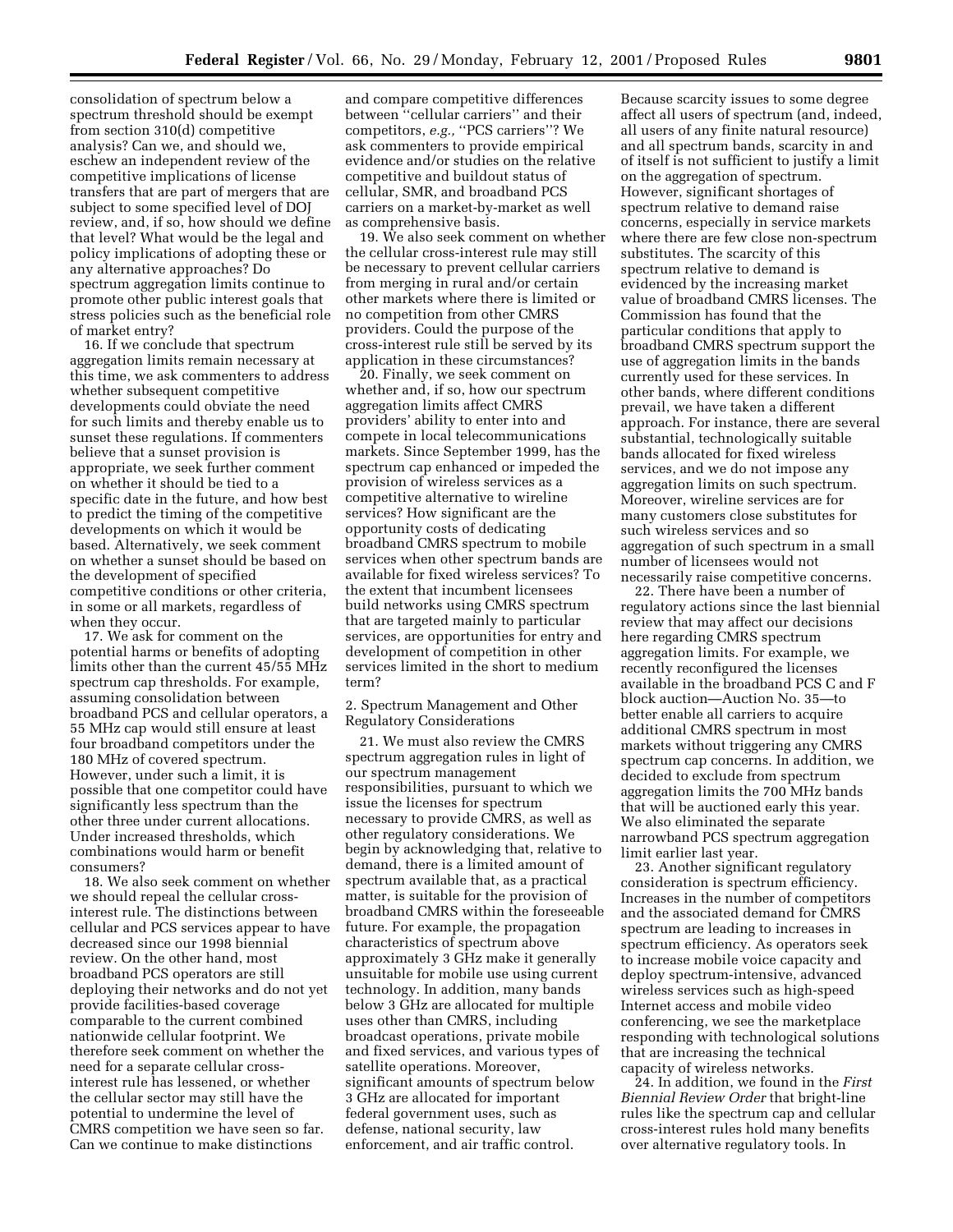particular, we reconfirmed that the spectrum cap would allow review of CMRS acquisitions in an administratively simple manner and lend certainty to the marketplace. We determined that bright-line rules reduce burdens placed on both the Commission and industry, especially small businesses, as well as give industry advance notice of which types of crossownership situations the Commission would find anticompetitive. In recognition that any bright-line test may be over-inclusive or under-inclusive in individual cases, we specifically provided that parties who believed that individualized analysis is appropriate could always request a waiver of the spectrum cap and/or cross-interest rule. 25. Choices about CMRS spectrum

aggregation limits appear to involve market structure and fundamental spectrum management issues regarding this limited amount of spectrum. For example, the Commission is exploring the possible use of several frequency bands below 3 GHz to support the introduction of new advanced wireless services, including third-generation (3G) wireless systems. Accordingly, we seek comment on our above analysis of CMRS spectrum scarcity issues and its implications for our decisions on CMRS spectrum aggregation limits. 26. We seek comment on the potential

efficiency benefits or costs of our spectrum aggregation limits. Have such limits provided incentives to the development and deployment of spectrum-efficient technologies that will better serve the public interest in the middle and long term? Or, would such innovation have occurred independent of our spectrum aggregation limits? In addition, do spectrum limits do more to impede the efficient development of new 3G technologies that may be spectrum-intensive in the short term? 27. We seek comment on the extent,

if any, to which our regulations impede beneficial economies of scale and the introduction of innovative new technologies and services. We seek specific comment on how the decision to limit carriers' access to CMRS spectrum affects the deployment of next-generation services and the migration of 2G service providers to those services. How do aggregation limits impact the emergence of mobile Internet access and other data services? We seek comment on how to promote advanced wireless services while simultaneously ensuring that meaningful economic competition

28. We also seek comment on how our spectrum aggregation limits may impair potential efficiencies for all CMRS markets, including those within urban

areas. We noted in 1999 that up to a point, horizontal concentration in CMRS markets may be in the public interest because it could allow efficiencies and economies that would otherwise not be achievable. In today's CMRS markets, would achieving such economies be in the public interest despite any potential increased risk of anticompetitive consolidation? 29. In discussing the availability of

spectrum for advanced wireless services, commenters should address the extent to which companies' ability to use alternative spectrum—*i.e.,* spectrum outside of the broadband PCS, cellular and SMR bands subject to the cap—should affect our analysis here. To the extent that future spectrum bands like 700 MHz are not subject to the cap, does this lessen the need to increase the spectrum cap by creating opportunities for CMRS incumbents to obtain spectrum in these bands? Or, will new spectrum eliminate the access-tospectrum barrier to entry faced by potential competitors, and thus lessen the need to maintain a spectrum cap at all?

30. Similarly, we seek comment on how to assess the treatment of newly allocated spectrum for spectrum cap purposes. As a general matter, we believe that newly available CMRSsuitable spectrum either should be excluded from the spectrum cap or, if it is included, that the cap should be adjusted accordingly. We seek comment on the factors to consider in deciding between these two options. While we will not be making specific decisions in this proceeding on what, if any, constraints ought to apply to concentration of ownership in newly available spectrum bands, we plan to consider an analytical framework to

31. We also seek comment on whether the impact of the spectrum cap on development of advanced services could be adequately addressed by continuation of the waiver policy that we adopted in the *First Biennial Review Order.* Does our specific waiver process enable carriers with a demonstrable need for additional spectrum, especially for advanced wireless services, to obtain such spectrum? We request parties to provide specific evidence and concrete examples of the extent to which carriers' holdings in markets approach or are at the 45/55 MHz cap. 32. Commenters are also asked to

address whether any developments in the last year should lead us to alter our determination that a bright-line approach remains preferable to exclusive reliance on case-by-case review under section 310(d). We seek comment on the extent to which our

approach has benefited licensees, including licensees that are small businesses. Commenters are encouraged to provide specific examples where our aggregation limits either did or did not provide the certainty or efficiency that a particular marketplace transaction required.

33. Finally, we seek specific comment on whether we should make any fundamental changes in rural and highcost markets, which appear not to have seen the development of competition in mobile wireless services to the degree that is evident in urban areas. We seek comment on whether increasing the existing spectrum cap last year in rural areas has had any impact on the delivery of service to rural customers in terms of prices, availability of digital services, or other factors. Should we, at a minimum, continue to retain the cellular cross-interest rule until increased PCS and other service deployments become more firmly established?

### 3. International Developments

34. We also wish to examine the significance for our reexamination of spectrum aggregation limits of foreign mobile licensing policies, and particularly the 3G licensing process now taking place in Europe and Asia. A recent study issued by the Organization for Economic Cooperation and Development has documented a global trend in mobile licensing policy towards increasing numbers of operators in a given market, a trend that predates the 3G licensing process. Moreover, many Western European countries are using the 3G licensing process as an opportunity to promote the development of competitive market structures.

35. European countries are able both to ensure a minimum number of competitors and to permit each provider access to more spectrum because substantially more suitable spectrum has been allocated for commercial mobile telecommunications services in Europe than in the United States. With the additional 140 to 145 MHz of spectrum that most Western European countries have allocated to licensed 3G use, the total amount of spectrum available for mobile telephony services in these countries now exceeds 180 MHz, in most cases by a wide margin. In particular, we estimate that the total amount of spectrum available for first-, second- and third-generation mobile communications services in most Western European countries is generally about 250–300 MHz, and ranges from a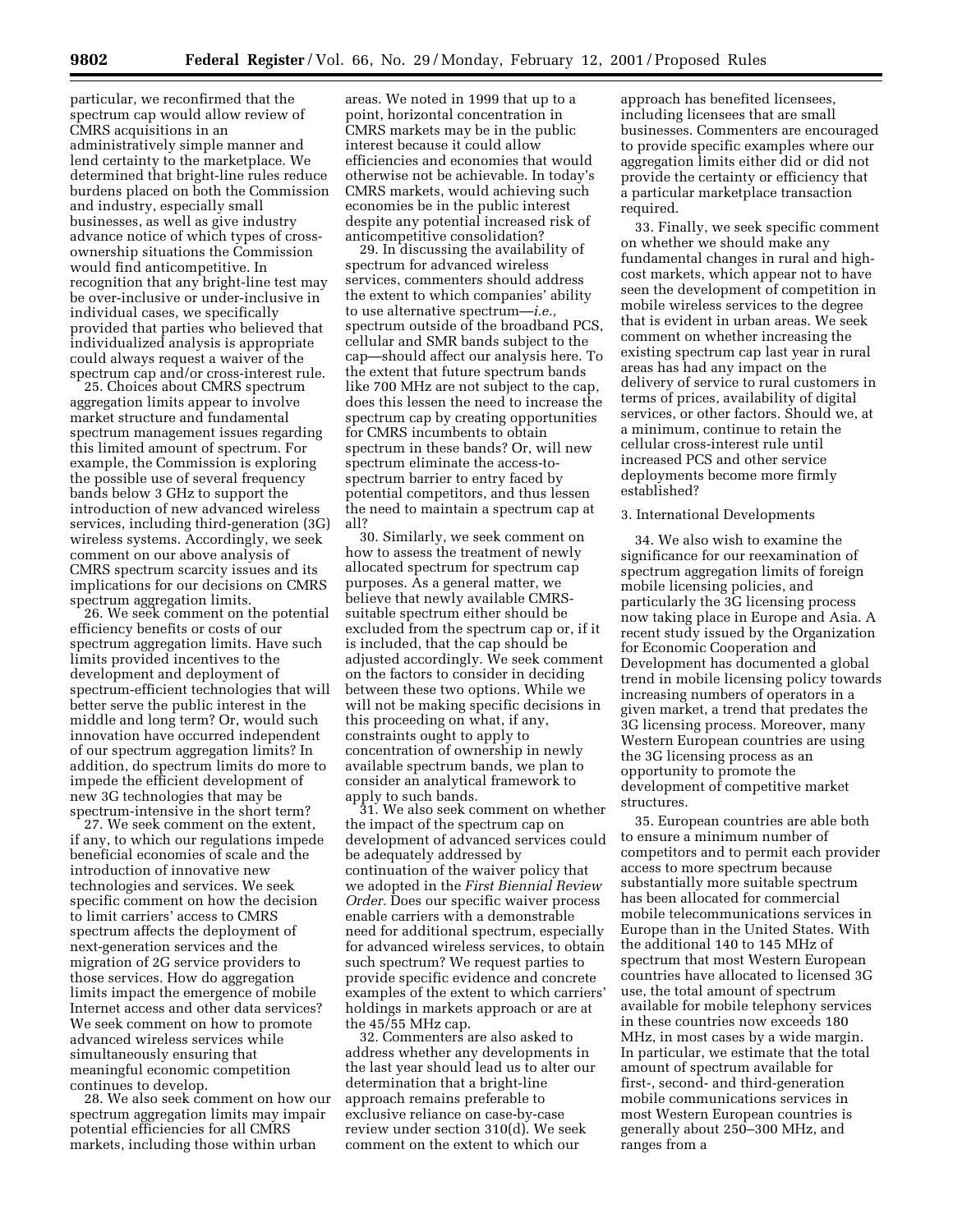high of almost 365 MHz in the United Kingdom to a low of about 187 MHz in Norway. Thus, because most European countries have allocated more total spectrum for mobile telecommunications services, they are able to allow individual carriers to acquire larger total spectrum holdings than would be permitted under our spectrum cap policy, while at the same time ensuring that there are at least four, and often more, competitors in their markets.

36. We also note that other countries limit the amount of spectrum operators can acquire in the secondary market. In the vast majority of countries, including European Union (EU) Member States, strict limits on trading of wireless licenses and/or spectrum rights render a spectrum cap largely superfluous. Apart from the United States, only a relative few countries, including Canada, Australia and New Zealand, allow spectrum licenses to be traded both in whole and in part.

37. We generally seek comment on the lessons to be learned from experience internationally. In addressing these issues, commenters should consider the significance of the differences summarized above, as well as the fact that unlike our ''flexible use'' approach in the United States, spectrum management policies abroad generally do not afford wireless operators the flexibility to deploy 3G technologies on spectrum currently licensed for 2G services.

38. We also seek comment generally on how international developments relate to the question of whether to eliminate spectrum limits to direct the course of development in U.S. CMRS markets. We note that most EU Member States have already licensed 3G spectrum or are planning to do so by the first half of 2001 to give operators sufficient lead time to plan for 3G deployment. Spectrum aggregation limits may affect U.S. development of advanced wireless services over the short term. We ask parties to comment on the trade-offs that we will face in the United States during this time. We also seek comment on whether U.S. carriers may require smaller amounts of total spectrum for 2G and 3G services than their counterparts in Europe and Asia because our policies afford U.S. carriers more flexibility with respect to spectrum use and alternative means of acquiring access to spectrum. Finally, we seek comment on whether any of the mechanisms other countries use to ensure they have an adequate number of competitors in their markets might be adapted to the U.S. market, as an

alternative to our spectrum cap approach.

## *C. Possible Modifications to the CMRS Spectrum Cap and Cellular Cross-Interest Rule*

39. In the event that we do not eliminate our spectrum aggregation limits, we also request comment on whether specific attributes of the CMRS spectrum cap and cellular cross-interest rule should be modified to allow some of the benefits that may arise from additional cross-ownership interests. Commenters should also address any possible interim modifications that would benefit the public interest in the event that we decide to sunset our spectrum aggregation limits in the future.

1. Possible Modifications to the CMRS Spectrum Cap

40. We seek comment on aspects of the CMRS spectrum cap that could be modified to increase carriers' flexibility and promote our various public policy objectives. To begin, we seek comment on the effect of recent changes in CMRS markets, particularly the emergence of broadband PCS licensees as competitors to cellular licensees, on the rationale for a 10 percent population overlap threshold. What are the public interest benefits of increasing the threshold and do those benefits outweigh any potential for reduced consumer benefits from the concentration of ownership or control of CMRS licenses?

41. We solicit comment on whether there is a mechanism for triggering the application of a spectrum cap in given geographic areas that might be superior to our current overlap standard. We ask for comment on the pros and cons of adopting a simplified overlap standard that turns on a certain allowable percentage of overlap between *licensed* service areas. For example, assuming a 10 percent threshold, one possible approach would be a standard where a PCS BTA-based license's overlap with a partitioned MTA-based license would not come under the cap if the population covered by the overlap were less than 10 percent of the total population of the PCS BTA *and* less than 10 percent of the total population of the partitioned PCS MTA. Similarly, if we were to eliminate the cellular cross-interest rule under such a standard, an A-Block cellular license's overlap in CGSA with the CGSA of a B-Block cellular license would not trigger the cap if the population covered by the overlap were less than 10 percent of the total population of the A-Block CGSA *and* less than 10 percent of the total population of the B-Block CGSA. A

variation of this standard would be to exempt overlaps from the cap if the population in the overlap area were less than 10 percent of the total population of the more populous licensed service area. In addition, the threshold could be set at some level other than 10 percent. We seek comment on these and any other possible approaches.

42. We seek comment here on whether recent developments in the SMR industry warrant any modification of the special provisions for SMR overlap analysis and calculation of attributable spectrum. The original justification for the maximum attribution of 10 MHz was based on the conclusion that SMR spectrum is not equivalent to cellular or broadband PCS. We seek comment on whether the rationale for this 10 MHz limit continues in today's marketplace for broadband CMRS. For example, how have our recent auctions of SMR spectrum affected the rationale to limit the amount of SMR spectrum attributed to a carrier? Do we need to clarify our spectrum cap analysis to account for application of the cap when these auctioned geographic-based SMR licenses overlap with PCS licensed service areas? In addition, should significant recent acquisition and merger activity lead us to question the assumption that SMR spectrum is difficult to reconfigure? If we were to revise our approach to station-defined SMR spectrum, should we increase the maximum attributable amount from 10 MHz to a higher figure (*e.g.,* 15 or 20 MHz), or should we simply attribute to each carrier the actual spectrum it has in each market? If we were to adopt the latter approach, how would we determine the amount of spectrum and define the geographic area for our overlap analysis?

43. We also seek comment on whether we should modify our ownership attribution standards. Should the 20 percent general attribution standard be modified? We seek comment on the effect that a 40 percent attribution standard has had on the ability of CMRS providers to obtain capital. Have small businesses benefited from their general 40 percent attribution standard? We also seek comment on whether any of our other ownership attribution criteria should be modified. For example, are there situations proscribed by our attribution rules that do not pose a threat to competition? Should we attribute spectrum used pursuant to potential spectrum leasing arrangements, or to management and joint marketing agreements?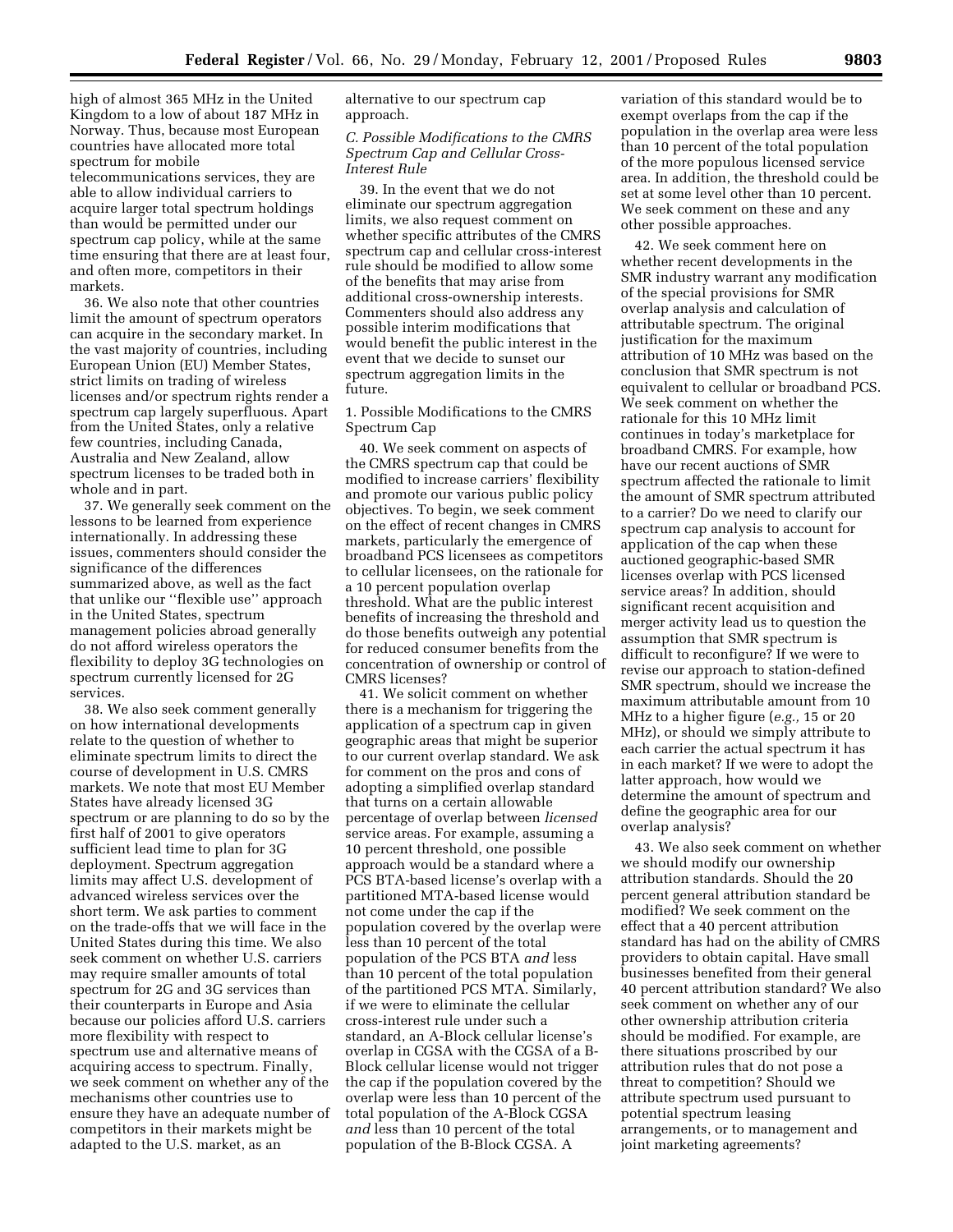2. Possible Modifications to the Cellular Cross-Interest Rule

44. If we decide not to repeal the cellular cross-interest rule, we seek comment on whether we should modify the rule so that it does not apply in certain circumstances where other regulations will provide adequate safeguards. We seek comment on whether there is a need to maintain any cellular-specific restrictions in more urban areas, where there is generally a larger number of competitive choices for consumers. Although cellular providers still maintain large market shares in MSAs, would cellular/cellular combinations be more anticompetitive than cellular/PCS or PCS/PCS combinations if the cellular crossinterest rule is repealed in MSAs? Commenters should focus on whether cellular combinations would be able to sustain prices above the competitive level without reduction in market shares and explain their conclusions with specific data such as customer churn percentages and whether these are price driven, quality/coverage driven, or both.

45. Another possibility, given that cellular licensees can now disaggregate their spectrum, would be to replace the current rule with a separate cellular spectrum cap of 35 MHz (or some other amount). Under the current crossinterest rule, an entity with an attributable interest in a cellular license cannot hold a 5 percent interest in a disaggregated license for even 1 MHz of spectrum on the other channel block in an overlapping CGSA. Such a rule change would allow increased opportunities for partnering while maintaining protection against the complete consolidation of two 25 MHz cellular carriers. We ask parties to comment on any modifications necessary to permit parties to disaggregate spectrum.

46. In addition, we seek comment on the public interest benefits and/or harms of increasing the 5 percent ownership interest limit in a cellular licensee when one has a controlling or otherwise attributable interest in the other licensee in an overlapping CGSA. Although the cross-interest rule prohibits interests greater than 5 percent, our ownership disclosure standards for wireless telecommunications services only require licensees to report interests greater than 10 percent. We therefore seek comment on whether conformity between these two provisions would permit the Commission more accurately to regulate compliance with the cellular cross-interest rule.

47. We also seek comment on whether we should modify the divestiture provisions related to the cellular crossinterest rule. For example, should we revise the rule to operate similar to the spectrum cap? In contrast to the crossinterest rule, we consider parties to have come into compliance with the spectrum cap once they have submitted an application for assignment or transfer of control of sufficient spectrum to comply with the cap. Commenters are asked to address the competitive and public interest implications of harmonizing these and any other provisions of the two rules.

#### **IV. Procedural Matters**

#### *A. Regulatory Flexibility Act*

48. As required by the Regulatory Flexibility Act, *see* 5 U.S.C. 603, the Commission has prepared an Initial Regulatory Flexibility Analysis (IRFA) of the possible impact on small entities of the proposals in the Notice of Proposed Rulemaking. The IRFA is set forth. Written public comments are requested on the IRFA. These comments must be filed in accordance with the same filing deadlines for comments on the NPRM, and they must have a separate and distinct heading designating them as responses to the IRFA. The Commission's Consumer Information Bureau, Reference Information Center, will send a copy of this NPRM, including the IRFA, to the Chief Counsel for Advocacy of the Small Business Administration, in accordance with the Regulatory Flexibility Act.

## *B. Ex Parte Rules*

49. This is a permit-but-disclose notice and comment rule making proceeding. *Ex parte* presentations are permitted, except during the Sunshine Agenda period, provided they are disclosed as provided in Commission rules. *See generally* 47 CFR 1.1202, 1.1203, 1.1206.

#### *C. Filing Procedures*

50. Pursuant to applicable procedures set forth in §§ 1.415 and 1.419 of the Commission's rules, interested parties may file comments on or before April 13, 2001 and reply comments on or before March 14, 2001. Comments and reply comments should be filed in WT Docket No. 01–14. All relevant and timely filings will be considered by the Commission before final action is taken in this proceeding. To file formally in this proceeding, interested parties must file an original and four copies of each filing. All filings must be sent to the Commission's Secretary, Magalie Roman Salas, Office of the Secretary, Federal

Communications Commission, 445 12th St., SW., Rm. TW–A325, Washington, DC 20554, with a copy to Michael J. Rowan, Commercial Wireless Division, Wireless Telecommunications Bureau, Federal Communications Commission, 445 12th St., SW., Rm. 4A–131, Washington, DC 20554. One copy of all filings should also be sent to the Commission's copy contractor.

51. Comments may also be filed using the Commission's Electronic Comment Filing System (ECFS). Comments filed through the ECFS can be sent as an electronic file via the Internet to *http:/ /www.fcc.gov/e-file/ecfs.html.* Generally, only one copy of an electronic submission must be filed. Parties may also submit an electronic comment by Internet E-Mail. To obtain filing instructions for E-Mail comments, commenters should send an E-mail to ecfs@fcc.gov, and should include the following words in the body of the message: ''get form (your E-Mail address).'' A sample form and directions will be sent in reply. Or you may obtain a copy of the ASCII Electronic Transmittal Form (FORM–ET) at *http:// www.fcc.gov/e-file/email.html*.

52. Comments and reply comments will be available for public inspection during regular business hours at the FCC Reference Information Center, Rm. CY–A257, at the Federal Communications Commission, 445 12th St., SW., Washington, DC 20554. Copies of comments and reply comments are available through the Commission's duplicating contractor: International Transcription Service, Inc. (ITS, Inc.), 1231 20th Street, NW., Washington, DC 20037, (202) 857–3800.

### **V. Initial Regulatory Flexibility Analysis**

53. As required by the Regulatory Flexibility Act (RFA), 5 U.S.C. 601 *et. seq.,* the Commission has prepared this Initial Regulatory Flexibility Analysis (IRFA) of the possible significant economic impact on small entities of the policies and proposals in this Notice of Proposed Rulemaking (NPRM), WT Docket No. 01–14. Written public comments are requested on this IRFA. These comments must be filed in accordance with the same filing deadlines for comments on the rest of this NPRM, as set forth above, and they must have a separate and distinct heading designating them as responses to the IRFA.

## *A. Need for, and Objectives of, the Proposed Rules*

54. As part of our biennial regulatory review, pursuant to section 11 of the Communications Act, we solicit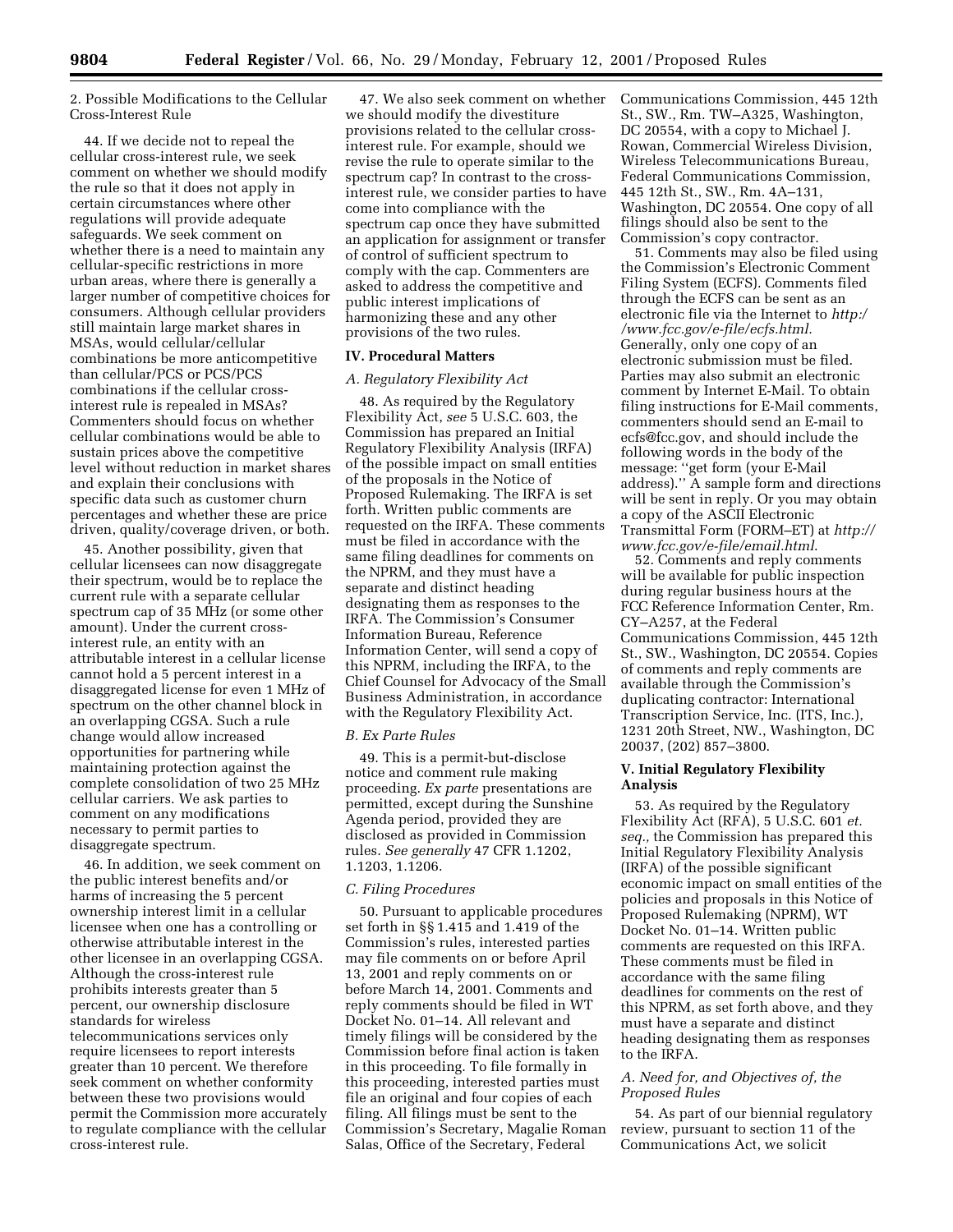comment on whether we should retain, modify, or eliminate the commercial mobile radio services (CMRS) spectrum cap. We also seek comment on whether we should retain, modify, or repeal the cellular cross-interest rule. In asking these questions, the NPRM looks at recent competitive changes in CMRS markets, reexamines the public interest objectives that the spectrum limits are designed to achieve, and asks whether there are alternatives to the existing rules that avoid any potential public interest costs. It seeks comment on how international trends and developments in the marketplace since the completion of our last biennial review in September 1999 may affect our analysis. The NPRM discusses reliance on case-by-case analysis of the potential competitive effects of a proposed spectrum holding pursuant to section 310(d) of the Communications Act as one potential alternative to the current rules, and it discusses possible modifications to the spectrum cap and cross-interest rules. These include, among other things: (1) increasing the amount of spectrum that a single entity may hold in a given geographic area beyond 45/55 MHz; (2) modifying the spectrum cap's 10 percent population overlap threshold and/or attribution rules; (3) eliminating or modifying the rule that limits attributable Specialized Mobile Radio (SMR) spectrum to 10 MHz; (4) altering the cellular cross-interest rule's provisions as they relate to disaggregation of spectrum and/or postlicensing divestiture; and (5) modifying the ownership attribution standards under both rules. Through the process of seeking public comment and collecting data, we hope to assess the impact of recent competitive trends, international developments, and spectrum management and other regulatory considerations.

# *B. Legal Basis*

55. The potential actions on which comment is sought in this NPRM would be authorized under sections 1, 4(i), 11, 303(g), and 303(r) of the Communications Act of 1934, as amended, 47 U.S.C. 151, 154(i), 161, 303(g), and 303(r).

## *C. Description and Estimate of the Small Entities Subject to the Rules*

56. The RFA requires that an initial regulatory flexibility analysis be prepared for notice-and-comment rulemaking proceedings, unless the Agency certifies that ''the rule will not, if promulgated, have a significant impact on a substantial number of small entities.'' *See* 5 U.S.C. 603(b)(3). The RFA generally defines the term ''small

entity'' as having the same meaning as the terms ''small business,'' ''small organization,'' and ''small governmental jurisdiction.'' In addition, the term 'small business'' has the same meaning as the term ''small business concern'' under the Small Business Act. A small business concern is one which: (1) is independently owned and operated; (2) is not dominant in its field of operation; and (3) satisfies any additional criteria established by the SBA. This IRFA describes and estimates the number of small-entity licensees that may be affected if the proposals in this NPRM are adopted.

57. This NPRM could result in rule changes that, if adopted, would affect small businesses that currently are or may become licensees in the cellular, broadband Personal Communications Services (PCS) and/or SMR services.

58. *Cellular Radiotelephone Service.* Neither the Commission nor the SBA has developed a definition of small entities applicable to cellular licensees. Therefore, the applicable definition of small entity is the definition under the SBA rules applicable to radiotelephone (wireless) companies. This provides that a small entity is a radiotelephone company employing no more than 1,500 persons. According to the Bureau of the Census, only twelve radiotelephone firms from a total of 1,178 such firms, which operated during 1992, had 1,000 or more employees. Therefore, even if all twelve of these firms were cellular telephone companies, nearly all cellular carriers were small businesses under the SBA's definition. In addition, we note that there are 1,758 cellular licenses; however, a cellular licensee may own several licenses. In addition, according to the most recent *Telecommunications Industry Revenue* data, 808 carriers reported that they were engaged in the provision of either cellular service or PCS, which are placed together in the data. We do not have data specifying the number of these carriers that are not independently owned and operated or have more than 1,500 employees, and thus are unable at this time to estimate with greater precision the number of cellular service carriers that would qualify as small business concerns under the SBA's definition. Consequently, we estimate that there are fewer than 808 small cellular service carriers that may be affected by these proposals, if adopted.

59. *Broadband Personal Communications Service (PCS).* The broadband PCS spectrum is divided into six frequency blocks designated A through F, and the Commission has held auctions for each block. The Commission defined ''small entity'' for

Blocks C and F as an entity that has average gross revenues of less than \$40 million in the three previous calendar years. For Block F, an additional classification for ''very small business'' was added and is defined as an entity that, together with its affiliates, has average gross revenues of not more than \$15 million for the preceding three calendar years. These regulations defining ''small entity'' in the context of broadband PCS auctions have been approved by the SBA. No small businesses within the SBA-approved definition bid successfully for licenses in Blocks A and B. There were 90 winning bidders that qualified as small entities in the Block C auctions. A total of 93 small and very small business bidders initially won approximately 40 percent of the 1,479 licenses for Blocks D, E, and F. On March 23, 1999, the Commission reauctioned 347 C, D, E, and F Block licenses; there were 48 small business winning bidders. Based on this information, we conclude that the number of small broadband PCS licensees will include the 90 winning C Block bidders and the 93 qualifying bidders in the D, E, and F blocks plus the 48 winning bidders in the reauction, for a total of approximately 231 small entity PCS providers as defined by the SBA and the Commission's auction rules. In addition, the Commission anticipates that a total of 422 licenses will be auctioned in the broadband PCS reauction of the C & F Blocks that began December 12, 2000. Therefore, we conclude that the number of additional C & F Block broadband PCS licensees that may ultimately be affected by these proposals could be as many as 422.

60. *Specialized Mobile Radio (SMR).* Pursuant to 47 CFR 90.814(b)(1), the Commission has defined ''small business'' for purposes of auctioning 900 MHz SMR licenses, 800 MHz SMR licenses for the upper 200 channels, and 800 MHz SMR licenses for the lower 230 channels on the 800 MHz band as a firm that has had average annual gross revenues of \$15 million or less in the three preceding calendar years. The SBA has approved this small business size standard for the 800 MHz and 900 MHz auctions. The auction of the 1,020 900 MHz SMR geographic area licenses for the 900 MHz SMR band began on December 5, 1995, and was completed on April 15, 1996. Sixty (60) winning bidders for geographic area licenses in the 900 MHz SMR band qualified as small businesses under the \$15 million size standard. The auction of the 525 800 MHz SMR geographic area licenses for the upper 200 channels began on October 28, 1997, and was completed on